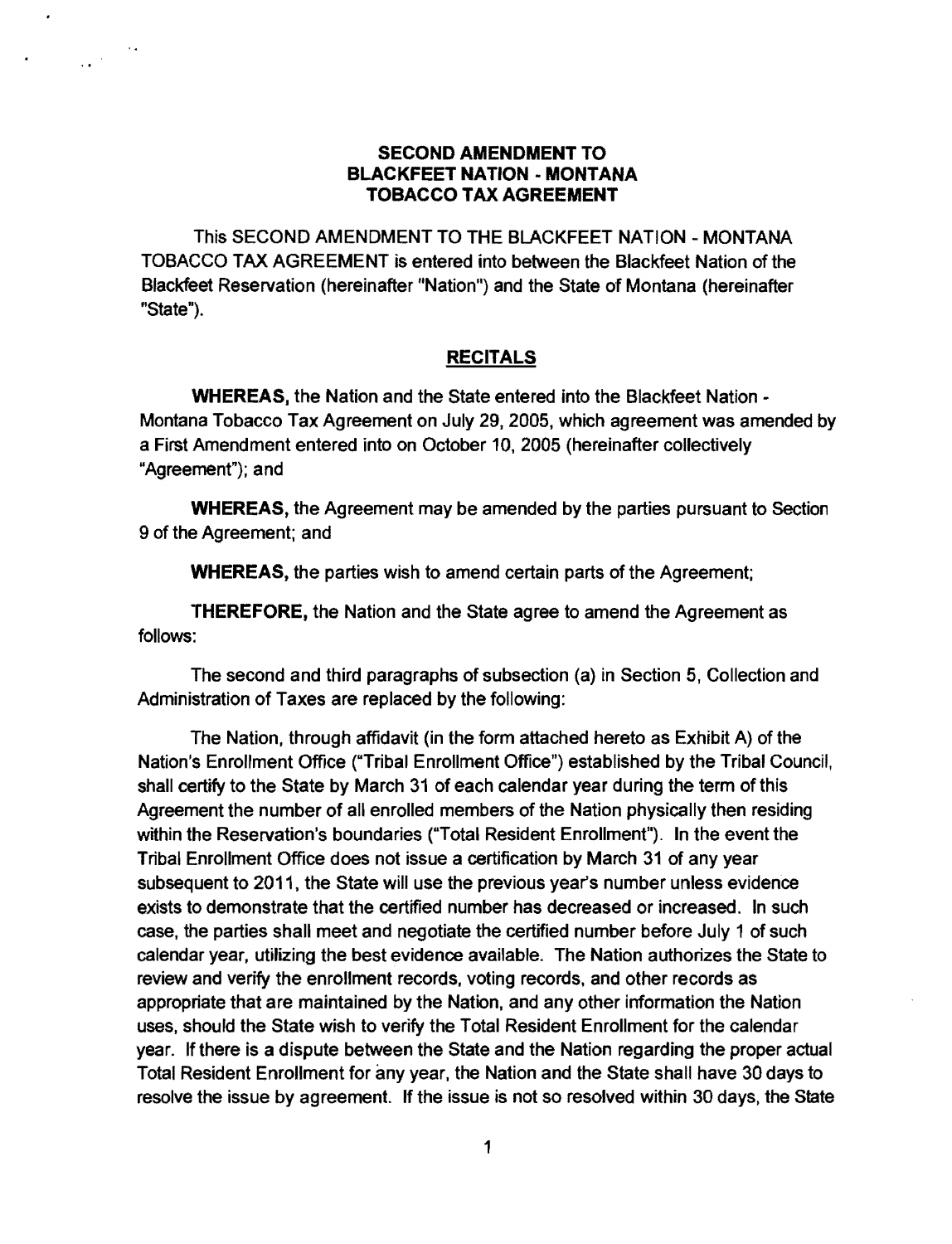may use the Total Resident Enrollment figure used for the prior calendar year until a revised Total Resident Enrollment figure is agreed on by both Parties.. Any such adjustment to the Total Resident Enrollment figure shall be retroactively applied from January  $1^{st}$  of the current calendar year and, to account for the adjustment, a one-time payment adjustment will be made in the payment due for the next full calendar quarter payment.

The Montana per capita tobacco tax is based on the net sum of tobacco taxes in all funds into which Cigarette and tobacco taxes are deposited, subsequent to the deduction or addition of refunds, credits, and corrections.

As required by Section 9 of the Agreement, the parties' signatures are set forth below. Except as expressly amended hereby, all terms and conditions of the Agreement remain in full force and effect.

This Second Amendment shall apply to distributions beginning January 1, 2011.

This Second Amendment consists of two (2) pages.

DATED

STATE OF MONTANA: BLACKFEET NATION:

an Schweitzer, Governer

Dan Bucks, Director Department of Revenue

Approved pursuant to § 18-11-105. MCA

**Montana Attorney General** Steve Bullock

T.J. Show. Chairman **Blackfeet Tribal Business Council**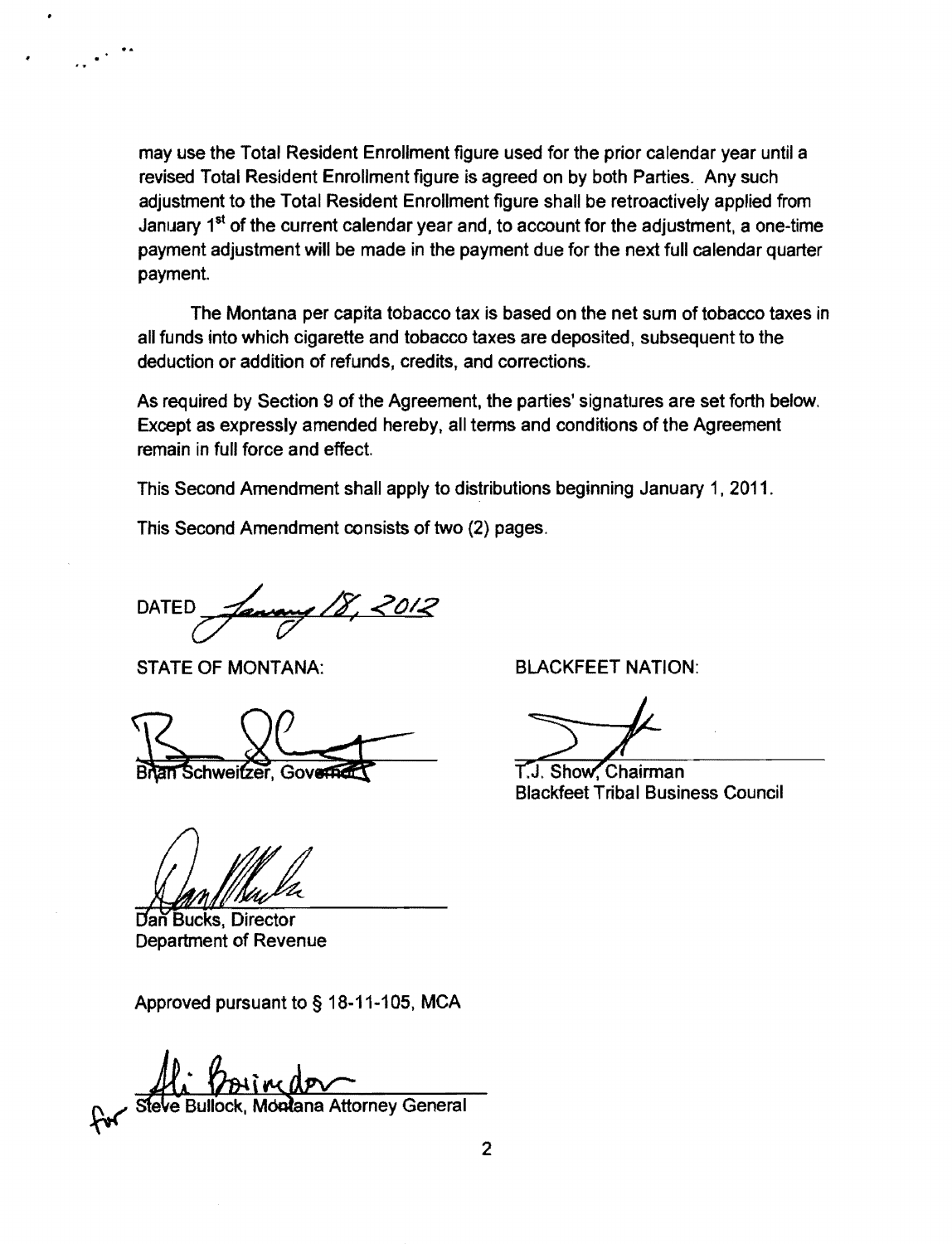## **Exhibit A**

STATE OF MONTANA }

: ss County of  $\}$ 

## **AFFIDAVIT**

I, \_\_\_\_\_\_\_\_\_\_\_\_\_, being of lawful age, and being first duly sworn, upon oath, depose and say:

1. I am the enrollment clerk for the tribal government, responsible for maintaining the record of enrolled tribal members for the Tribe of the Reservation.

-------- 2. I have been the enrollment clerk for the Tribal Council since

- 3. In my capacity as enrollment clerk for the Tribal Council, I am responsible for maintaining and continually updating the record of those tribal members living on the reservation, off the reservation, and immediately adjacent to the reservation.
- 4. These records are maintained for a variety of purposes, including registration for tribal elections, state-tribal revenue sharing agreements, and the distribution of treaty monies and other payments to tribal members.
- 5. On \_\_\_\_\_\_\_\_, I reviewed the tribal records concerning the enrolled tribal members currently residing on the **Reservation**.
- Tribal Council, and based upon the records at my disposal, I conclude that there<br>
enrolled tribal members that reside on the 6. Based upon my experience and expertise as enrollment clerk for the Tribal Council, and based upon the records at my disposal, I conclude that there are Reservation, as of \_\_\_\_\_\_\_\_\_\_\_.